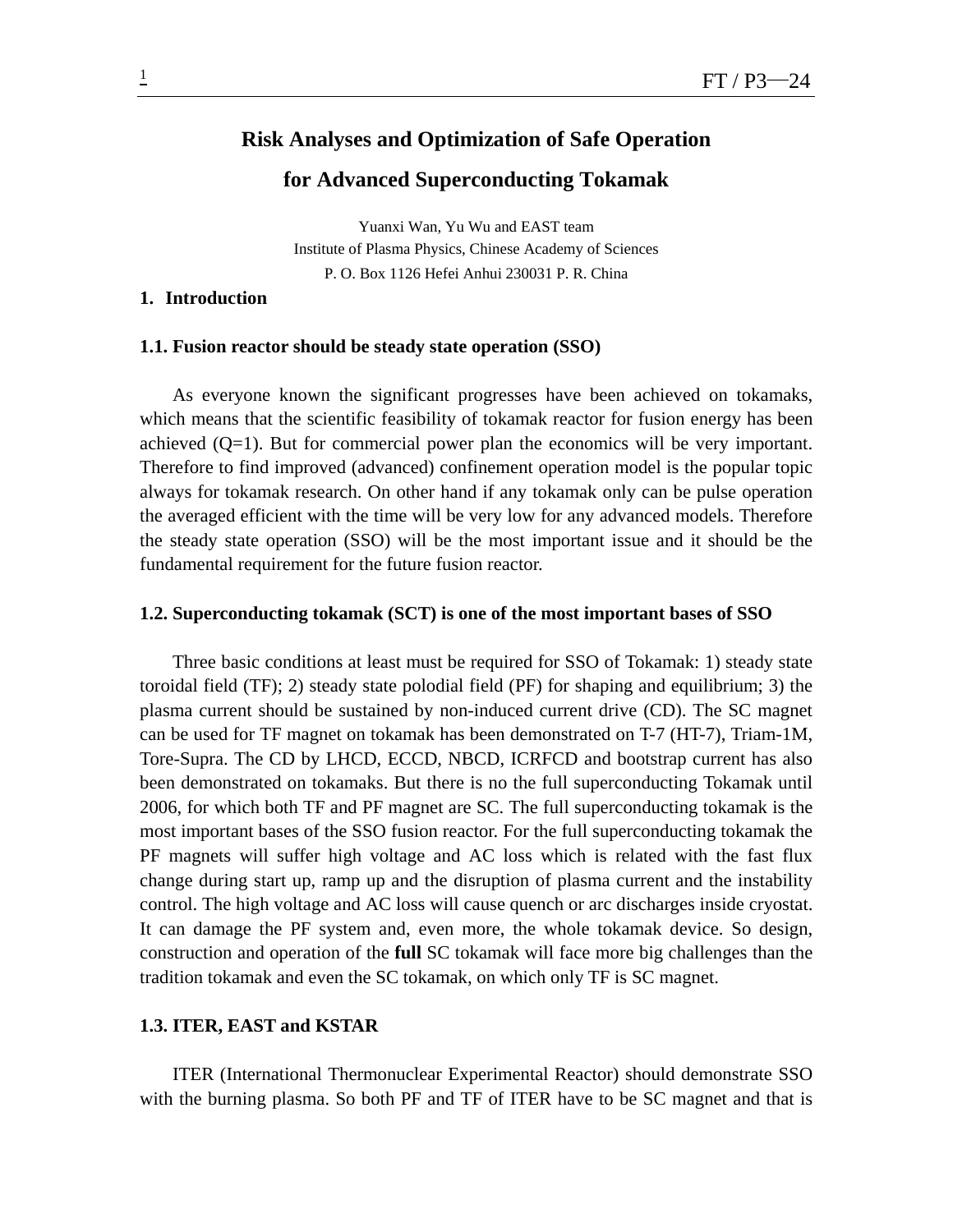why the ITER will face to great challenges related with both burning plasma and full SC magnets. Before ITER to be constructed the EAST (Experimental Advanced Superconducting Tokamak) in China and the KSTAR in Korea have been built successfully and the first plasma have been obtained in 2006, 2008 respectively. Both EAST and KSTAR are the full superconducting tokamak with the elongated divertor configuration (advanced configuration). They will certainly make important contribution to SSO of ITER and future tokamak reactor both on technology and physic.

# **2. Risk analyze for Advanced Superconducting Tokamak (ASCT)**

### **2.1. Special points of the full SC tokamak**

Big differences between tradition tokamak and full SC tokamk are: 1) all magnets for ASCT are superconducting magnet. They must work stably at the very low temperature condition (for example  $3.8-4.5$  K). 2) In order to significant decrease the heat load any SC tokamak must have the second vacuum chamber cryostat. 3) Inside the cryostat there are thermo-shields, TF and PF magnets and very complicated support systems worked on different temperature ranges. 4) Inside the cryostat there are hundreds of cooling pipes which will provide liquid helium for magnets and support system. The pipes must be insulated very well with magnets. They also should be welded and supported careful. Otherwise they will suffer large thermal stress when the temperature decreased from room temperature to the liquid helium temperature.

#### **2.2. Risk analyze**

For the SC tokamaks such as HT-7, Triam-1M, Tore-Supra, only TF magnets are SC. The major risk for them dependents on the quality of quench protection system. The system should be very sensitive and can quickly switch to protection circuits to move the storage energy inside TF system out as soon as possible with suitable induced voltage when quench happened. But for the full superconducting tokamak all PF magnets are SC and they are located in the cryostat. There are very strong coupling between PF coils and plasma current. The currents on PF magnets, in general, are required to be rapid change in order to induce the loop voltage for start up, ramp-up and feedback control of plasma current, also in order to control the shaping, eguilibrium and instability. By all kind of rapid current changes including the plasma current disruption the PF system will suffer AC loss and high voltage. The fast flux change by current change also will cause very complicated electric-magnetic forces on many components inside cryostat such as cooling pipes, insulators, support systems and so on. If there are any damages on cooling pipes or insulators it will cause helium leakage. The leak will decrease the vacuum performance of cryostat and then the cryostat will be the second discharge chamber. The damages some time can feedback together with high induced voltage to cause the quick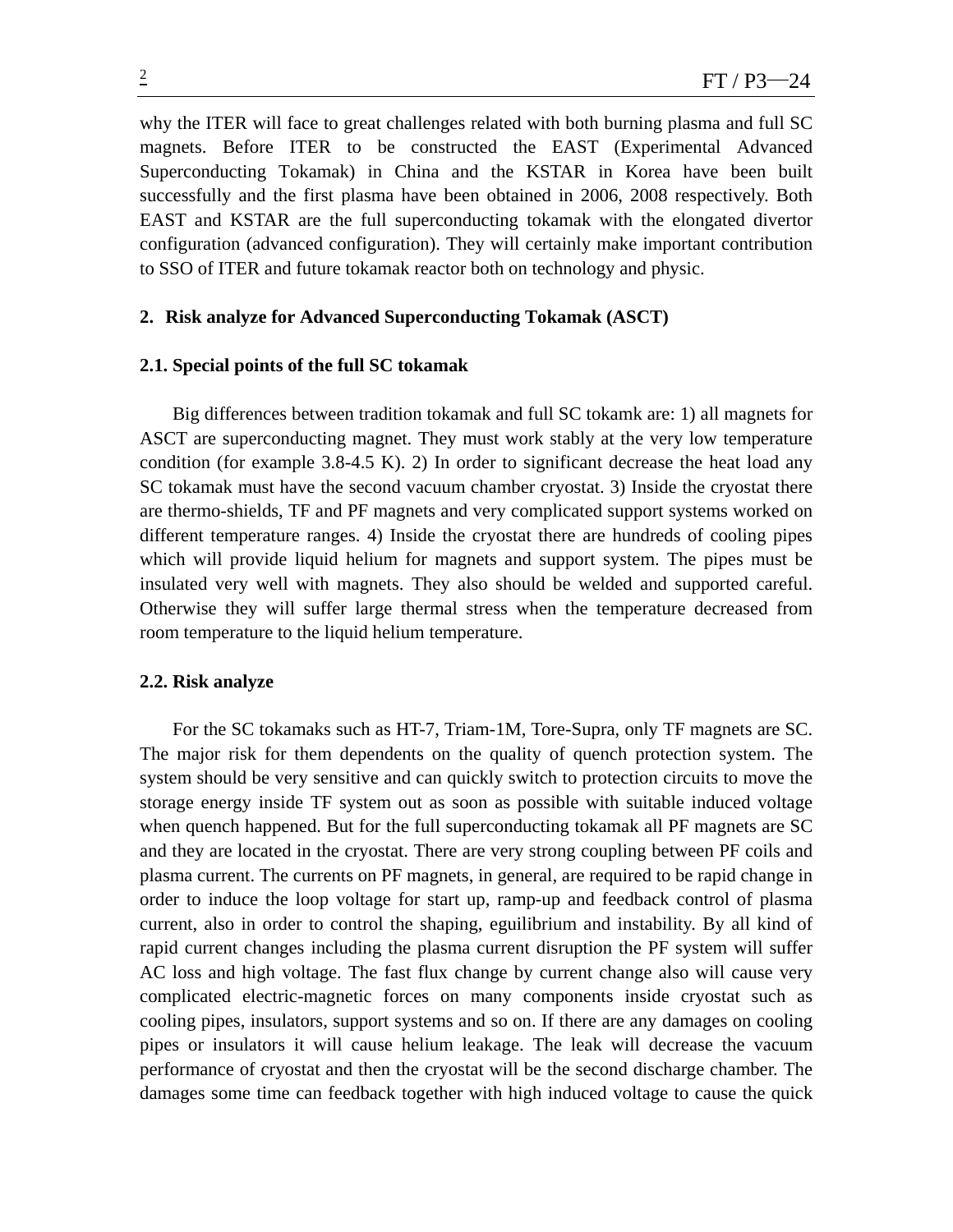development of serious arc discharges which will possible damage the whole PF or TF system and, even more, the whole tokamak device. We have suffered this kind of damage during the component test on our cold coil test facility.

Therefore the risks during manufacture, assembly and operation for the advanced full superconducting tokamak such as EAST, KSTAR and ITER will be much high than the tradition tokamak. It is because:

• The vacuum vessel is plasma discharge chamber. The cryostat could be second discharge chamber if the vacuum performance is poor and the voltage on any PF coils is too high.

• All PF coils will suffer high voltage and AC loss caused by fast flux changes (start up, ramp up, disruption of plasma current; feedback control by the current change on PF coils, which can cause the insulation broken and quench of PF system.

• Any leakages of insulator or pipes inside cryostat will increase heat load of whole system and decrease the quality of all insulation which will result arc or discharges in cryostat and will cause serious damages of coil systems. The internal leakage is terrible because it is difficult to be fined and the leaked gas is helium which is difficult to move out from cryostat by pumping.

• The sub-cryostat of current leads is the most danger system where the highest voltage on PF current leads can cause the serious arc discharges if vacuum and insulation are poor.

• The quench protection for each PF magnet should be decoupling with all other PF magnets carefully. Otherwise the quench protection can make many mistakes to cause unreal quench protection which will shorten live time of PF and maybe the real quench cannot get the protection on time

ITER will demonstrate SSO for the burning plasma with the advanced magnetic configuration and it will face to great challenges related with both burning plasma and full SC magnet systems.

# **3. EAST project** [1].

# **3.1. Mission of EAST**

EAST is an Experimental Advanced Superconducting Tokamak and it was approved as the National Mega-Projects of Science Research (MPSR) by Chinese government in 1997. The main parameters [1] are B<sub>T</sub>=3.5 T, R<sub>0</sub>= 1.70m, I<sub>p</sub>=1MA, a= 0.4m, (b/a) = 1~2 with the flexibility of double and single null divertor configuration. At the first phase  $P_{LHCD}$ = 3.5 ~ 4 MW,  $P_{ICRH}$ = 3 ~ 4 MW,  $P_{ECRH}$ = 0.5MW and the maximum pulse will be 1000 seconds. In the second phase  $B_T = 4.0$  T and  $I_p = 1.5MA$  will be achieved if the working temperature on magnets can decrease from 4.2 K to 3.8 K.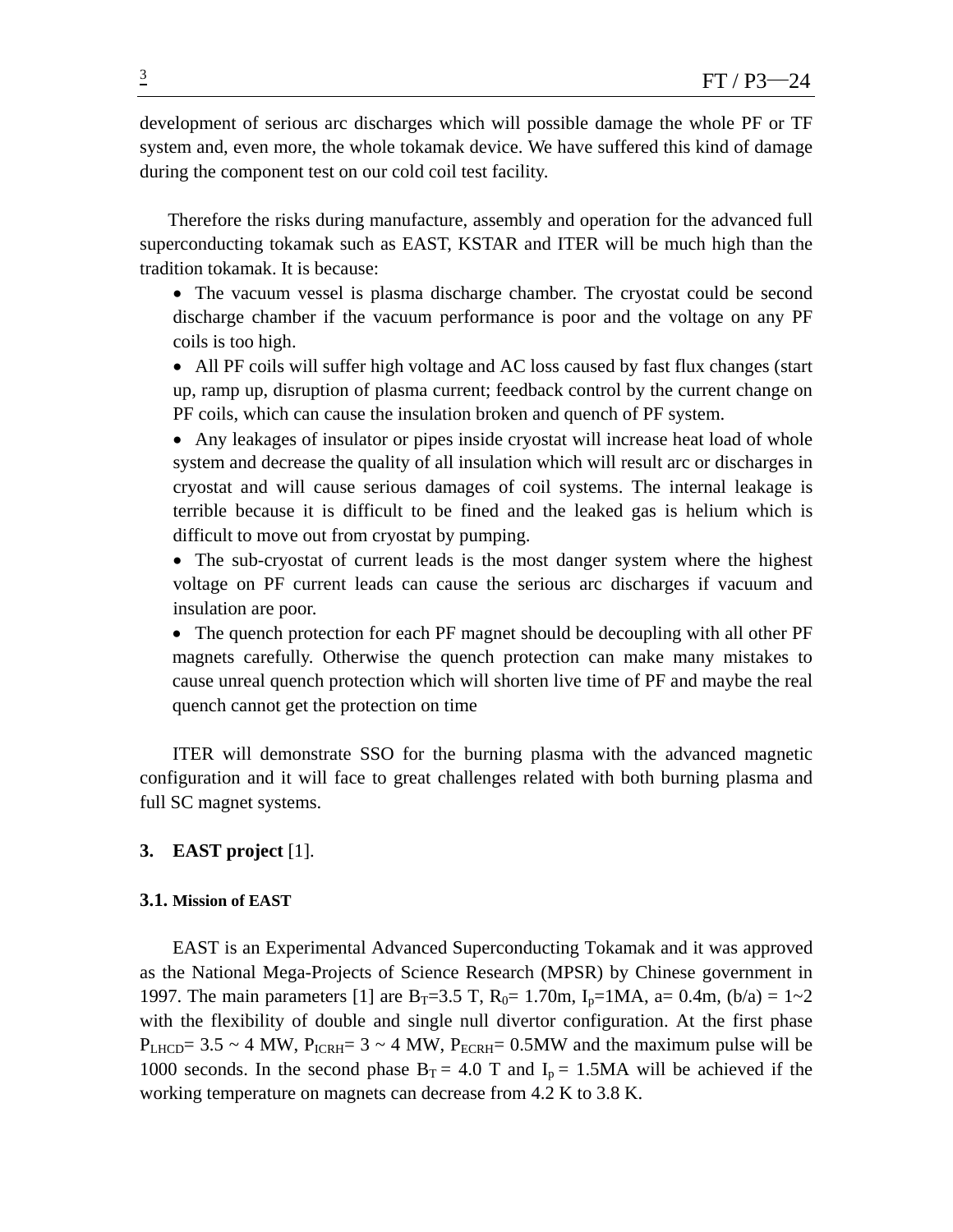The mission of EAST is to widely investigate the physics and technology of the SSO advanced tokamak as well as the power and particle handle under SSO condition. The basic requirements for EAST tokamak are: both TF and PF should be SC magnets; enough inductive current system for plasma start up; CW non-inductive current drive (CD) and addition heating systems for SSO; the flexible control of  $J(r)$ ,  $P(r)$ , plasma position and shaping for advanced tokamak research; the standard PFC with changeable tiles for advanced first wall material development; the divertor for power and particle handle; advanced diagnostics.

### **3.2. Progress of EAST**

#### **3.2.1. Successful manufacture of EAST** [2]

The significant progress of EAST during the manufacture has been achieved [2]: Special CICC (cable in conduit conductor), all TF and PF magnets, some key components such as joint, high Tc current leads, insulators were fabricated and produced by CASIPP with the good quality; The final assembly completed successful at the end of 2005 and then the first and second engineering commissioning were very success at early of 2006 (Fig. 1, 2). All engineering design parameters such as  $B_T$ , flux change ability, cryogenic ability have been achieved and all sub-systems can be safely operation and satisfy the experimental requirements. All these mean that the quality control during the manufacture and final assembly are very success.

### **3.2.2. Successful operation of EAST**[3,4]

 Even if there are more operation risks for ASCT the significant progress of operation of EAST has been achieved. Three experimental campaigns have been down safely and successfully since 2006. In the first campaign the first plasma has been obtained in Sept.26, 2006 (Fig 3). In the second campaign both single and double null divertor configuration plasma with elongation  $K \sim 1.7-2$  have been achieved (Fig.4). In third experimental campaign the elongated single null and double null divertor discharges with higher plasma performance have been obtained (Fig. 6) after the fist wall material was changed from stainless steel to the graphite as well as the active cooling and divertor pumping system. The plasma currents have achieved the range of 500~800 KA and the pulse long has achieved about 20 second with 2MW LHCD and 2MW ICRF.

# **3.3. Quality control and operation optimization of EAST**

All above achievements are based on the successful quality control during the manufacture and the optimization of design and operation model as following:

1) Very good quality control during the manufacture for any components especially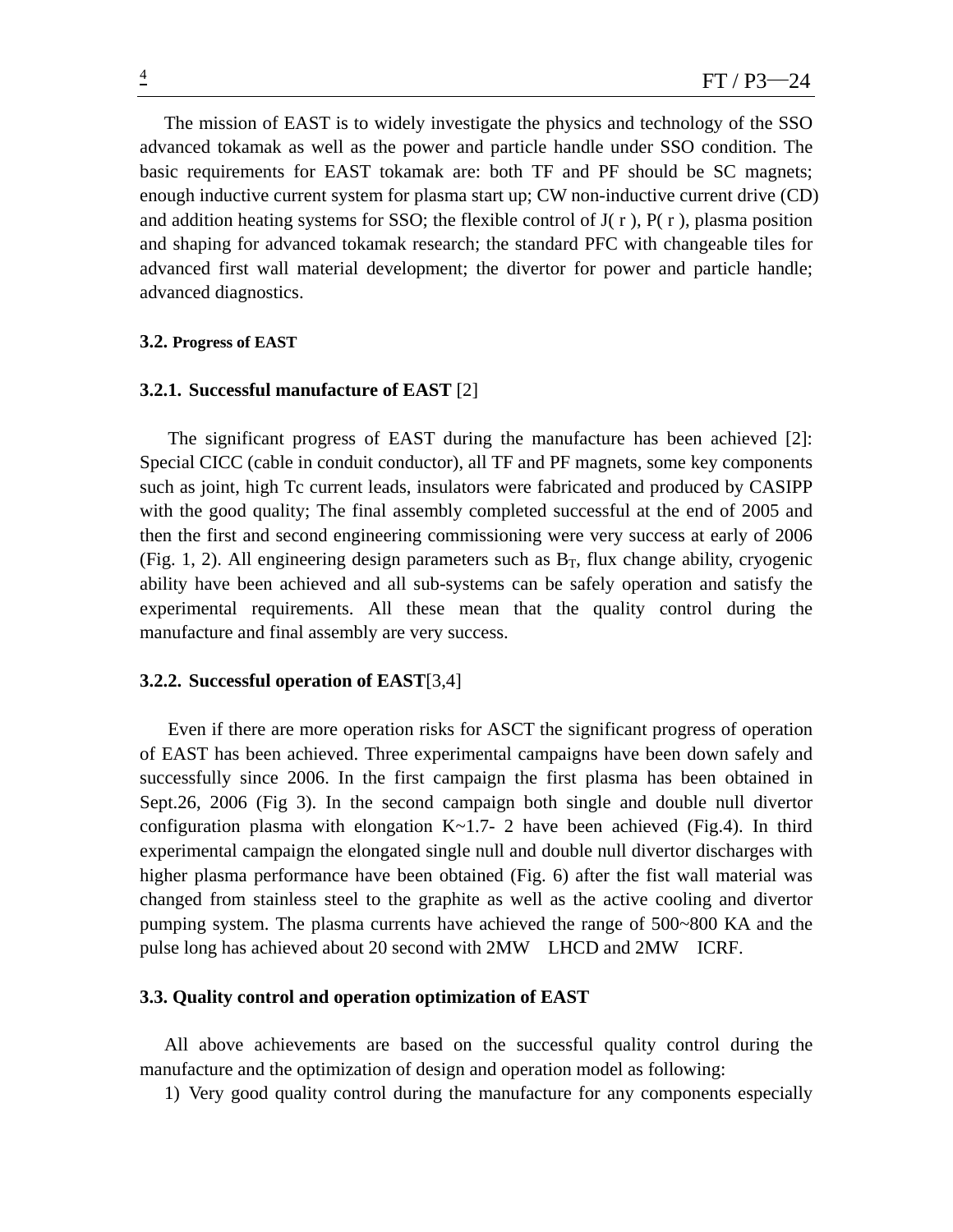for CICC conductor, insulator, winding of coils, sub-assembly of the thermal shields and so on. For example the any insulator must be tested by thermal cycles (room to liquid  $N_2$ ) temperature quickly) more than 20 times and then do leak and insulation tests by high pressure and high voltage. Otherwise the components can not be used for final assembly. Also during the manufacture of CICC six independent measurements to check the weld quality have been adopted seriously. Before the winding each of the whole pieces of CICC conductor must be passed the leakage test in a vacuum chamber with high pressure inside the pipe of CICC.

2) The cold coil tests for all PF and TF magnets have been down successfully (Fig.5). The tests are checking leakage, rated working current, and resistivity of internal current joint under the low temperature condition. Under this condition the quench tests for all TF magnets have been down to predict the real performance of each TF magnet under the real operation condition (high background magnetic field). Due to the full success of the quality control during the manufacture, in fact, no any quality problems of magnets were found by the cold coil test but the design performances and parameters on conductor and magnet have been proved directly or indirectly by the tests.

3) Because many welds between insulator and pipe, many joints and support systems should be down on site during the final assembly and no way to do cold test. Therefore the quality control at this stage is more difficulty but the most important even if the quality controls during the manufacture already are very success according to our experiences. If there are some quality problems which was not found during the final assembly it maybe can not be found for ever until the engineering commissioning. But it is too late. As long as it is found during the commissioning the tokamak device maybe should be totally disassembly. So during the final assembly the leak test with high pressure for each of welded points must be down even if it is very slowly and very difficulty. Also the insulation quality should be checked every day and make the necessary record. The joints between magnets which can not be tested by the cold test must be assembly on site by the well- trained excellent skilled worker.

4) Even if the quality control during fabrication and assembly is good the full SC tokamak will still face to the big challenges during the operation which is mainly caused by high voltage and AC loss on PF magnets. Right design and optimization of the operation scenarios will be very important to decrease the operation risks. For example EAST choose a full metal vessel with double wall and no electric gaps as the vacuum vessel, which is similar to ITER design. The vessel is a shielding shell and it's time constant is around 10-20 ms. The induced voltage on large PF coils by disruption can be significant decreased by more than five times, which has been proved by both design calculation and experiments. But on the other hand the full metal vacuum vessel will shield the feedback control effect given by PF coils which is located outside the vessel. If the PF coils are only coil system to be used as the instability feedback control coils the power supply will be required more powerful by higher voltage. As the result the AC loss and the heat load on the PF coils will significantly increase. In general for safety the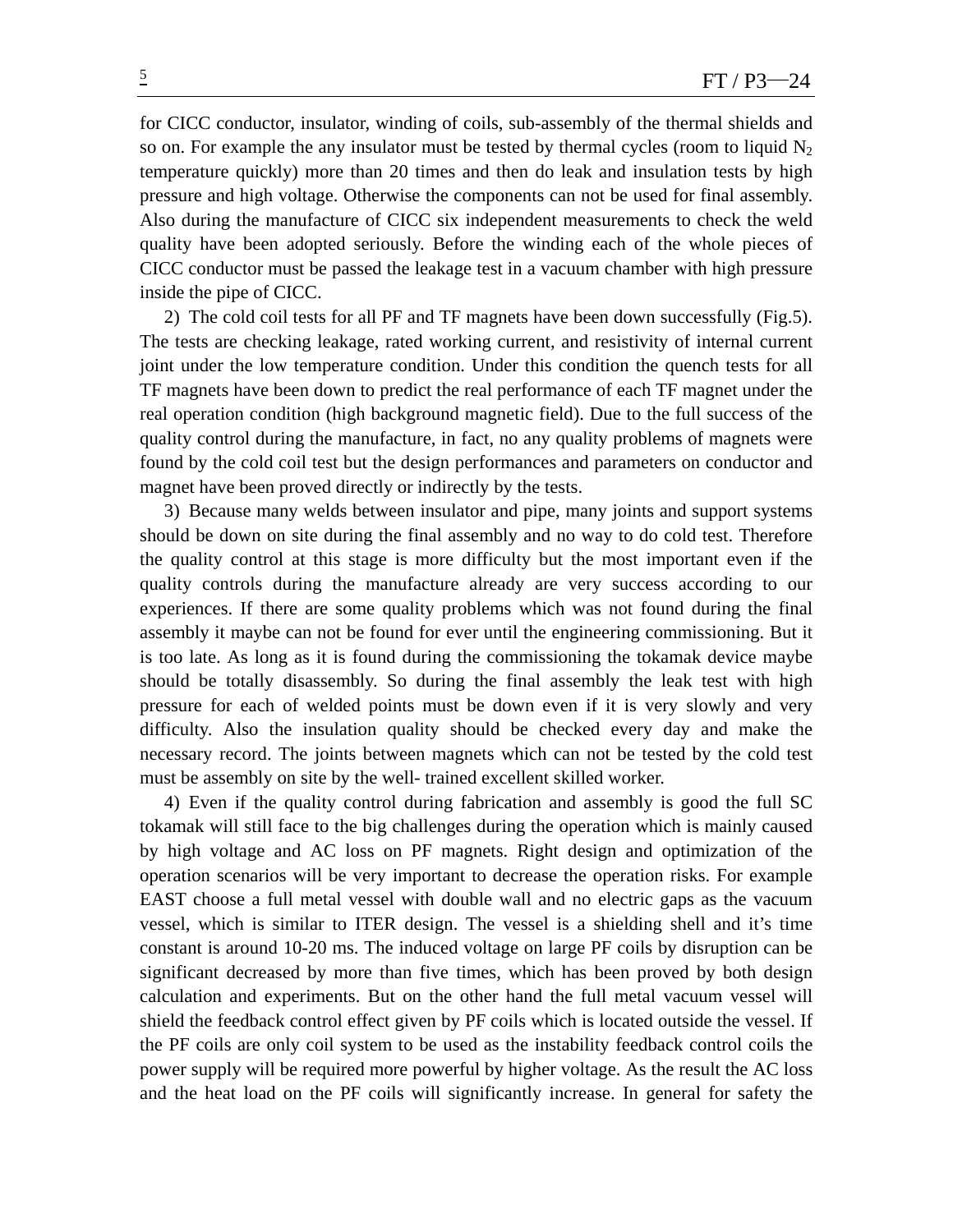in-vessel coils for instability control on ASCT is necessary. EAST has this kind of coils.

5) It has been required for safe operation on EAST: carefully control the breakdown voltage as below as possible; the vacuum of cryostat and sub-cryostat of current leads should be always below the  $5\times10-5$  Pa; the in-vessel coils must be used for instability feedback control especially for the SSO with elongated divertor configuration operation. In this case the value of averaged dB/dt on PF coils should below 500A/S which will cause AC loss and temperature increase but less than 0.5 K according to our experiments on EAST (Fig.7). Otherwise the quench can happen if the current on PF coils is high.

### **4. Further possible optimization for safe operation of ASCT**

The goal to build ASCT is going to SSO of the future advanced tokamak reactor. The current on PF coils can divide into three parts by the different roles: transformer current, the current for shaping and equilibrium and the current for instability feedback control (usually it is AC current). On the present tokamak the role of transformer current is initiate, ramp-up and then to sustain the plasma current as longer as possible. For this purpose usually the transformer current on PF coils, especially on the centre-solenoids should be developed from the positive maximum value to the negative maximum. For SSO the transformer current on the stage of sustain plasma current can not be used to keep the plasma current as longer as you like. Otherwise the current on the PF coils will too large which will cause quench certainly because the current on PF coils can not infinitely increase or decrease. For SSO the plasma current should be sustained by induced CD in almost all time. If we still use the transformer current for initiate, ramp-up and sustain the plasma current on ASCT it should be noted that keep the maximum on PF coils especially on centre-solenoids for SSO will be increase the quench opportunity and cause risks. The future optimized safe operation scenarios should be to as early as possible to start induced CD to save the flux change which caused by transformer current change. In the best situation all transformer current on PF coils should change from positive maximum value to the zero and then the plasma current should be sustained totally by induced CD such as ECCD, LHCD, NBCD and bootstrap currents.

#### **Summary:**

There are very high risks during both manufacture and operation for advanced superconducting tokamak :

Any helium leaks inside cryostat will increase heat load which can cause all or part of magnets can not be into the superconducting state. If it happened it will be very serious because the tokamak could be required disassembly totally in the most of situation and then reassembly;

 The cryostat is possible to be a second discharge chamber and all PF coils for ASCT are located inside the cryostat. In consequence all components inside cryostat, especially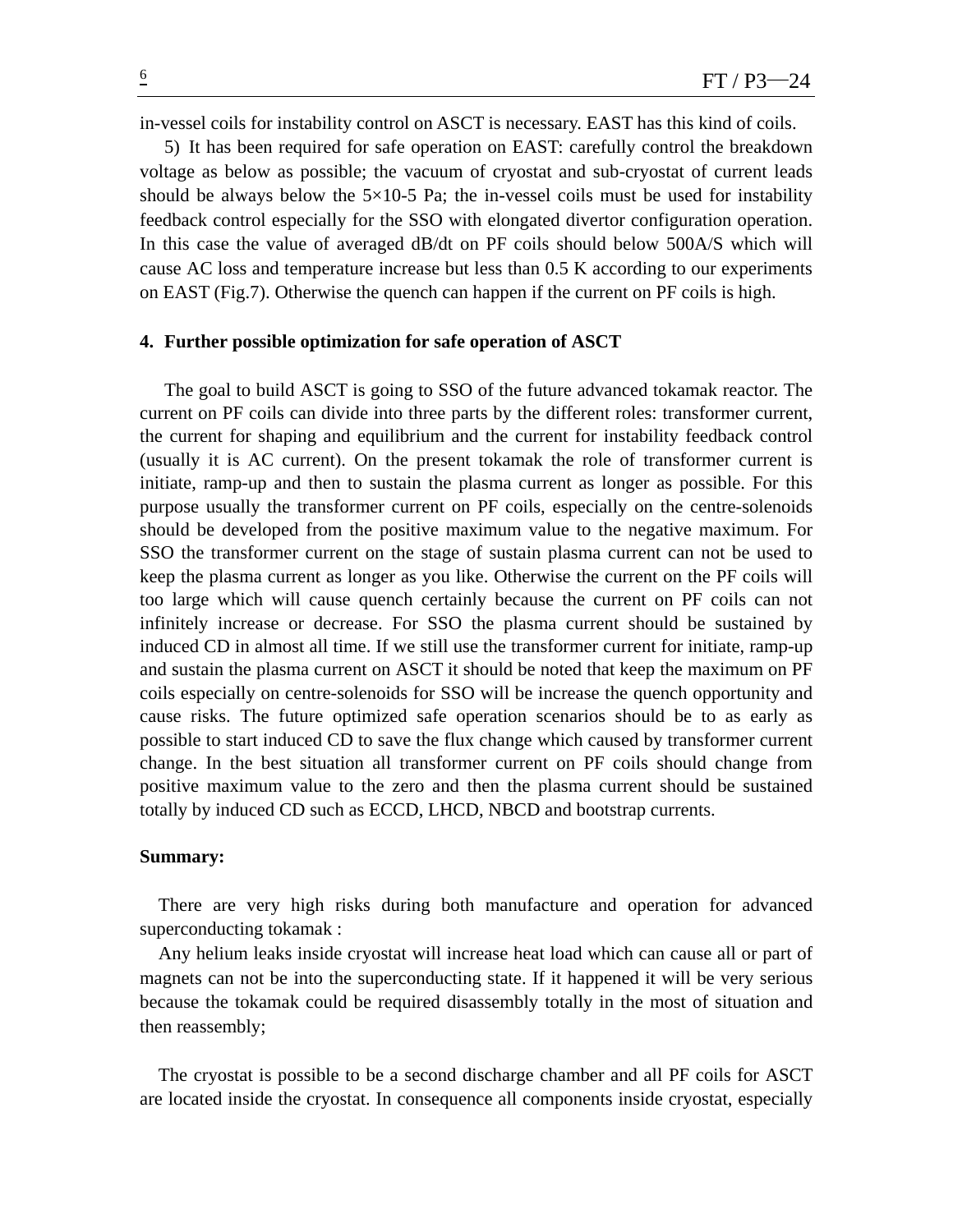the PF coils for ASCT will suffer high voltage, AC loss and electric–magnetic forces which can easily cause leakage. If some arc discharge is happened inside the cryostat by quench, or by high voltage, or AC loss tokamak will be seriously damage which is also possibly need to disassembly for maintain and then reassembly;

By the success of quality control and optimization of the operation model EAST has begun the normal experimental operation since 2006. Important progresses on first plasma, elongated double or single divertor discharges with 500-800 KA plasma current and about 20 seconds pulse long have achieved. The more optimization operation scenarios with high performance plasma for safe operation will develop further, which can make more useful contributions to ITER certainly.

# **Reference:**

[1] EAST Team, 'Design of the EAST (HT-7U)' October 2003, Hefei, China [2] Y. X. Wan et al "First Engineering Commissioning of EAST Tokamak", Plasma Science and Technology Vol.8, No 3, May 2006,

[3] Y. X. Wan et al "Overview Progress and Future Plan of the EAST project" OV/1-1 on 21<sup>th</sup> IAEA FE Conference, Chendu 2006, China

[4] B. Wan for EAST team**…** "Physical Engineering Test and First Divertor Plasma Configuration in EAST" Plasma Science and Technology Vol.9, No2, Apr. 2007;







Fig 1 EAST Fig 2 The first commissioning



Fig. 3 The first plasma of EAST Fig. 4 The first divertor plasma